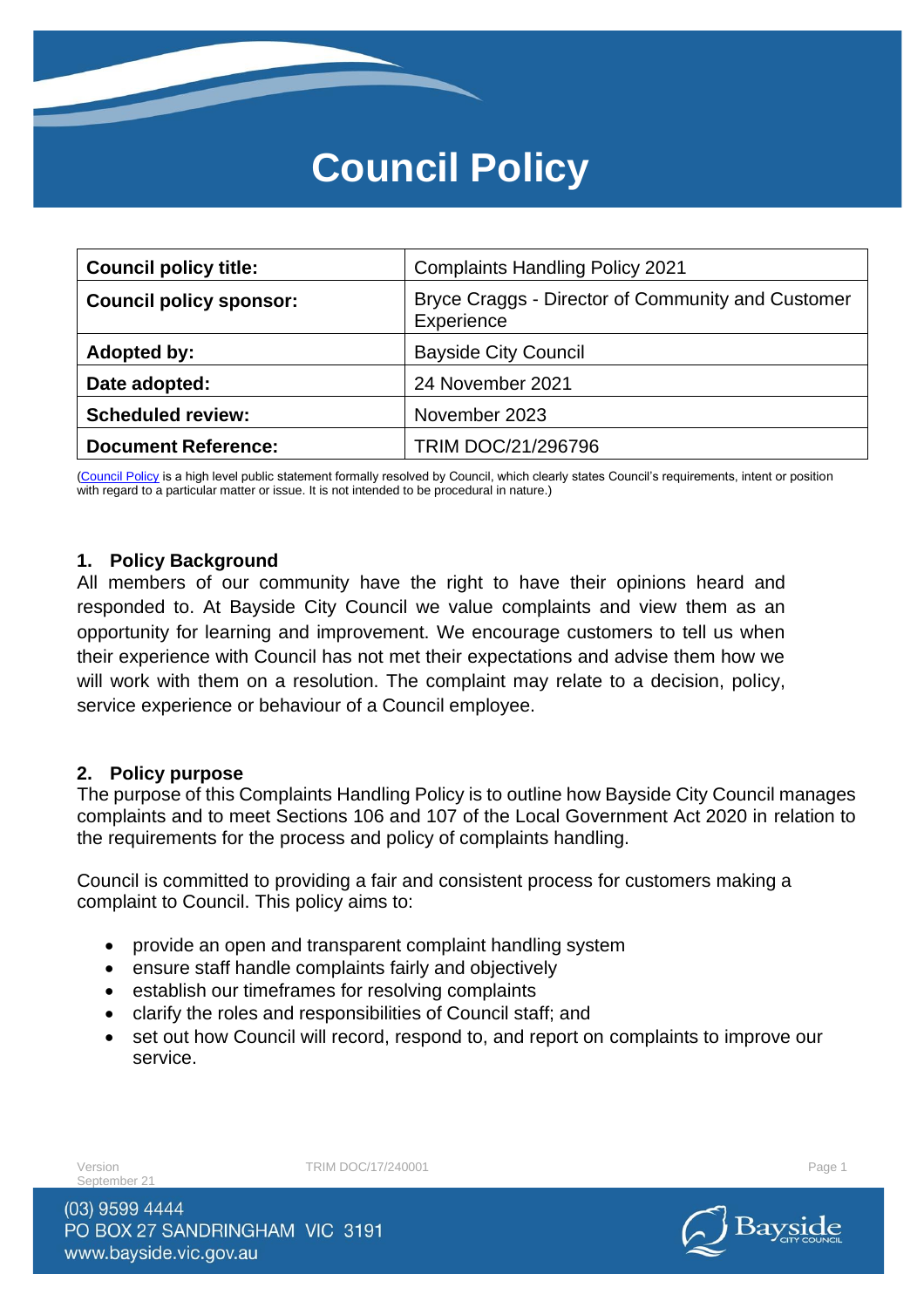### **3. Guiding Principles**

Bayside City Council's vision is to:

Partner with our community to protect and care for the community of life in Bayside making an inclusive, active, healthy, connected and creative experience for all.

This vision forms Council's response to our community's expectations and our shared priorities for the next four years.

It also represents our strongly held belief that we represent a highly engaged and forward-thinking community; a community that expects us to lead and influence change on the big issues that affect all of us in Bayside and the broader global system.

Bayside City Council is committed to being a leading customer focused organisation which delivers an excellent customer experience consistently. By engaging with the community, delivering simplified processes and exceeding expectations, we are committed to customers having an experience that is:

- Easy to deal with our services are easily accessed and simple resulting in a seamless customer experience.
- Empathetic we listen to our customers, are willing to assist and use language our customers understand.
- Effective our staff are skilled in the delivery of customer service and manage interactions in a timely way.
- Trusted we are willing to offer a solution with the customer's best interest at heart.

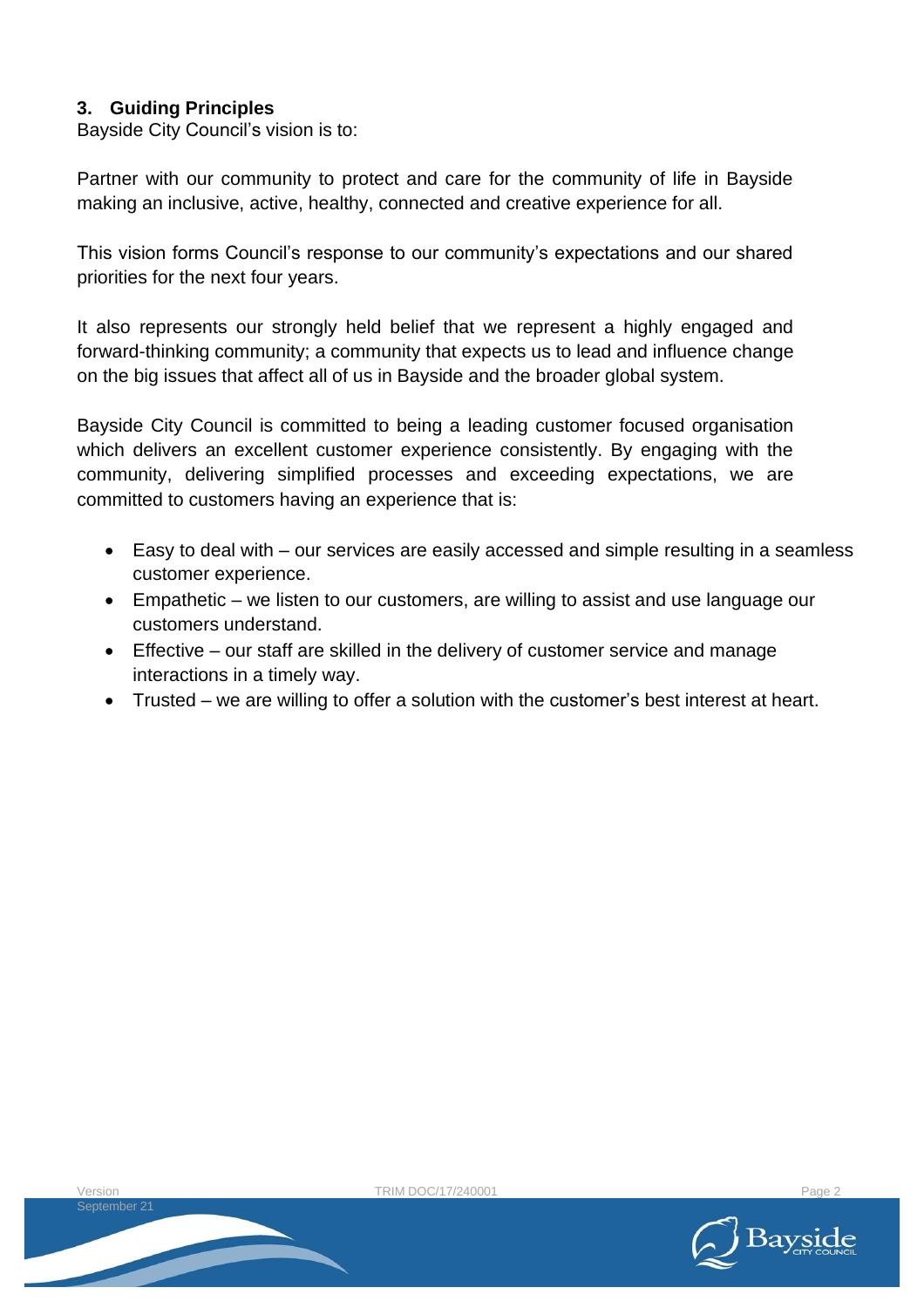### **4. Scope**

We encourage people to contact us when they have a complaint and are committed to:

- making it easy for members of the public to make complaints about the Council and its services
- responding to complaints by taking action to resolve complaints as quickly as possible
- learning from complaints to improve our services

This policy relates to the management of complaints made to Council, by any person who has been affected by an action, inaction or decision of Council. The policy applies to all employees and also extends to volunteers and contractors carrying out work on behalf of Council to the extent provided for in their contract / agreement with Council. These will be referred to throughout this policy as Council staff and contractors.

This policy aims to:

- define what is considered a complaint to be managed under this policy
- outline the process for handling complaints
- ensure staff handle complaints consistently, respectfully and objectively
- outline roles and responsibilities of Council officers handling complaints; and
- outline how complaints will be captured and reported as input to continuously improve the delivery of Council's services.

### **What is a complaint under this Policy?**

A complaint includes the communication (whether verbal or written) to the Council which expresses dissatisfaction with:

- the quality of an action taken, decision made, or service provided by a member of Council staff or a Council representative by the Council; or
- a delay or failure by a member of Council staff or a contractor engaged by the Council in taking an action, making a decision or providing a service; or
- a policy or decision made by the Council or a member of Council staff or a contractor engaged by the Council.

In simple terms, a complaint to Council is any communication which involves the following:

- an expression of dissatisfaction
- about an action, decision, policy or service
- that relates to Council staff, a Council contractor, or Council as a decision-making body

In this policy:

- 'Council staff' is any person employed by the Council to carry out the functions of the Council, and the Council's CEO.
- 'Council representatives' is any third-party engaged by the Council to carry out functions on the Council's behalf.
- 'the Council' means the body of elected Councillors.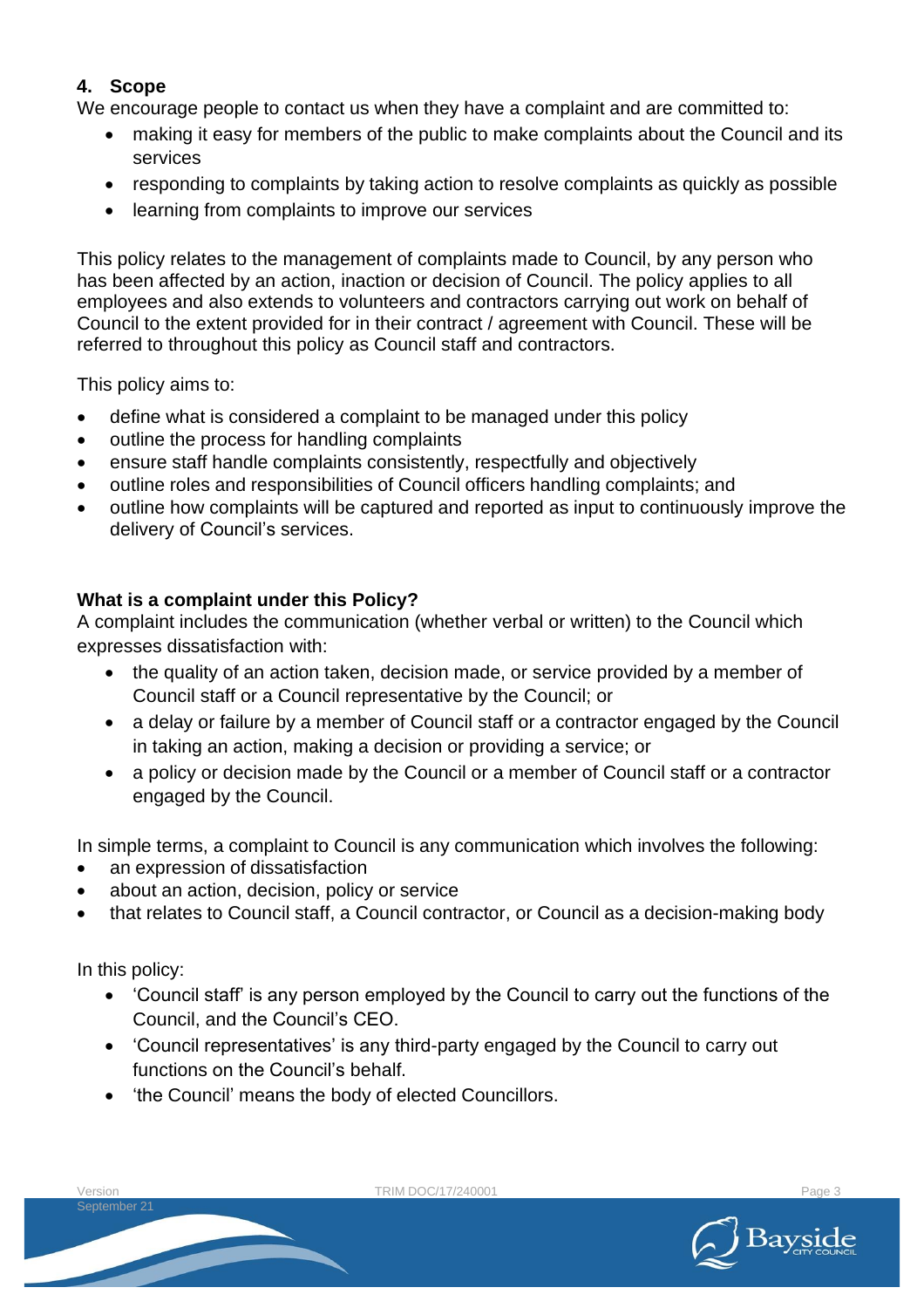### **What is a request for service?**

Unlike a complaint, a service request is raised when a customer wants to;

- seek assistance
- access a new service
- seek advice
- inform/make a report about something for which the council has responsibility.

The following are examples of requests for service:

- an insurance claim
- a request for information or explanation of policies or procedures
- reports of damaged or faulty infrastructure (i.e. potholes)
- reports of hazards (e.g. fallen trees)
- a dispute concerning neighbours

Refer to Appendix 1 for specific examples that help explain the difference between a complaint and a service request.

### **Application of the policy**

Sometimes complaints may need to be managed by a separate statutory or legislatives appeal process.

Where a complaint is outside Council's service responsibility, quidance will be given to direct the complainant to the appropriate authority or service provider. Refer to Section 6 of this policy for a list of external bodies that may deal with these types of complaints.

Examples of service areas in which there are separate statutory or legislative appeal processes include but are not limited to:

- Complaints relating to a Council or Committee resolution.
- Complaints relating to a planning application or decision.
- Complaints relating to compliance infringements: parking, local law, animal management, health, planning or building.
- Complaints relating to a Councillor when not performing his/her role as a Councillor.
- Complaints alleging fraud, corruption or other criminal behaviour.
- Freedom of information requests.
- Work related grievances from Council employee (i.e., complaints relating to their employment)
- Complaints that have already been reviewed by an external agency.

Council recognises the above complaints are still valid from a customer experience perspective, however these will be managed separately from this policy and will not be investigated as part of this policy and procedure.

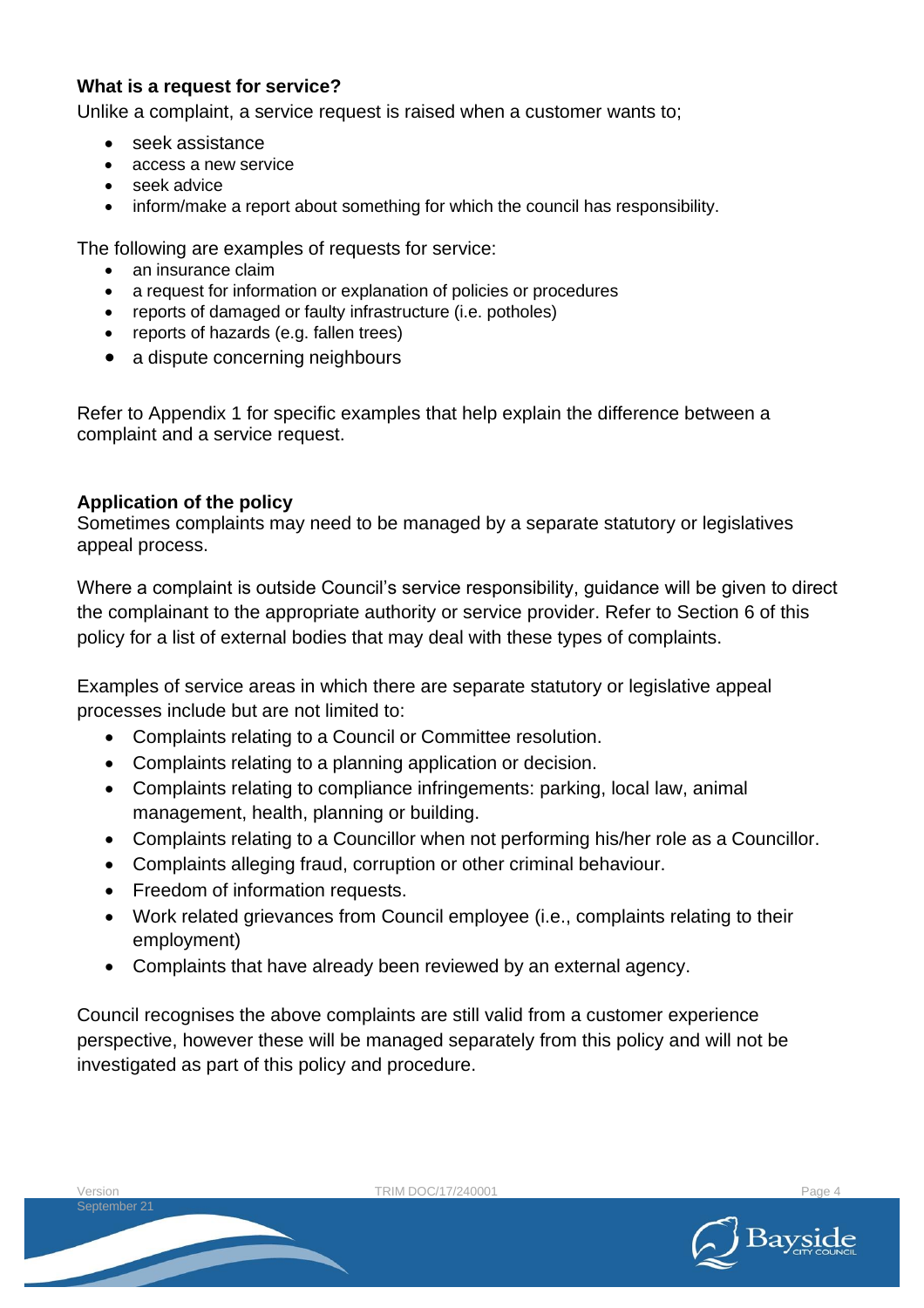In the event that a complaint alleges misconduct or corruption against a Council Officer, the complaint should be referred to the Protected Disclosure Coordinator to follow the Protected Disclosure Procedure. In these circumstances, the identity of the complainant is not disclosed.

Complaints or feedback communicated to Councillors or Members of Parliament will be referred to the organisation for appropriate action and response.

### **Complaints about specific matters – alternative procedures**

Some complaints are governed by specific statutory and regulatory processes which fall outside the scope of this policy.

- **Privacy and Data Protection Act and Health Records Act Complaints** These Acts deal with an individual's personal and health information. Complaints about our handling of an individual's personal or health details will be referred to Council's Privacy Officer in the first instance.
- **Complaints about conduct of Councillors.**

Complaints about councillors will be referred to the Mayor and handled accordingly to the Councillor Code of Conduct. Complaints concerning the Mayor will be reviewed by the Deputy Mayor in line with the Councillor Code of Conduct. We will inform the complainant about when the process is completed, however details on the outcome may not be provided.

### • **Public Interest Disclosure Act complaints**

If a complaint involves allegations of corrupt conduct by a council officer, complainants can choose to raise concerns under the Public Interest Disclosure Act 2012. Complaints can be made directly to Council or to the Independent Broad-based Anti-Corruption Commission (IBAC).

Disclosures can be made to Council by marking their complaint Private and Confidential and sending it to Council's Public Interest Disclosure Coordinator. Complaints involving a Councillor will be referred to the Independent Broad-based Anti-Corruption Commission (IBAC) or the Victorian Ombudsman.

### • **Complaints about staff behaviour and child safety**

Bayside Council takes all allegations and concerns about potential child abuse seriously and has practices in place to investigate and escalate to authorities, if necessary.

Complaints about suspected child abuse involving a council officer will be handled in line with Council's Child Safe Policy.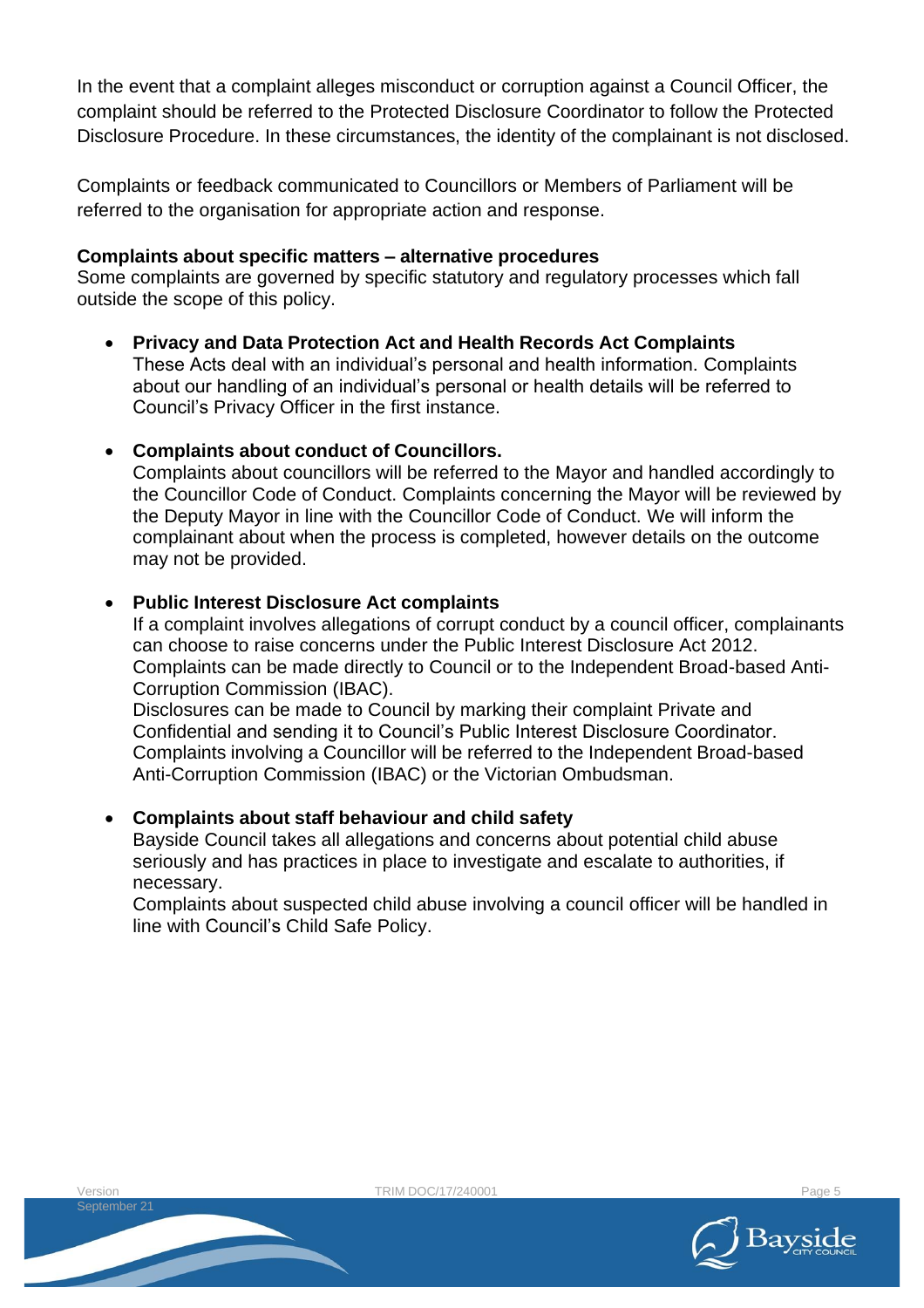### **5. How to make a complaint**

A person can make a complaint in a number of ways.

**Email:** [enquiries@bayside.vic.gov.au](mailto:enquiries@bayside.vic.gov.au) **Website:** [bayside.vic.gov.au/contact-us](https://www.bayside.vic.gov.au/contact-us) **Mail:** Bayside City Council PO Box 27 Sandringham, VIC, 3191 **Telephone**: Customer Service 03 9599 4444 **In person** Corporate Centre at 76 Royal Avenue, Sandringham

In order for Council to be able to resolve the complaint it should include their name, address, email address if available and contact phone number together with a description of the issue.

Complaints addressed to the CEO and/or Councillors, will be forwarded to the relevant Department for investigation and response and managed in accordance with this policy.

### **Anonymous complaints**

Sometimes people are more comfortable making an anonymous complaint as confidentiality is guaranteed. Council will do its best to review anonymous complaints as far as possible without being able to consult with the complainant. It can be very difficult to resolve to resolve issues or to enforce legislation without the ability to thoroughly investigate and gather evidence and witness information.

### **Accessibility**

All reasonable effort will be made to assist people with specific needs to make a complaint. This may include providing an interpreter or translator, ensuring customers can be represented by an advocate of their choice, and providing straightforward and easy to read information in plain language.

### **National relay Service**

TTY users Phone: 133 677 **Speak and listen (speech to speech relay)** Phone: 1300 555 727 **Internet Relay users** [relayservice.gov.au](http://www.relayservice.gov.au/) and ask for 8290 1333 **Translating and interpreting service** The TIS National's interpreting service can be contacted on 131450

TRIM DOC/17/240001

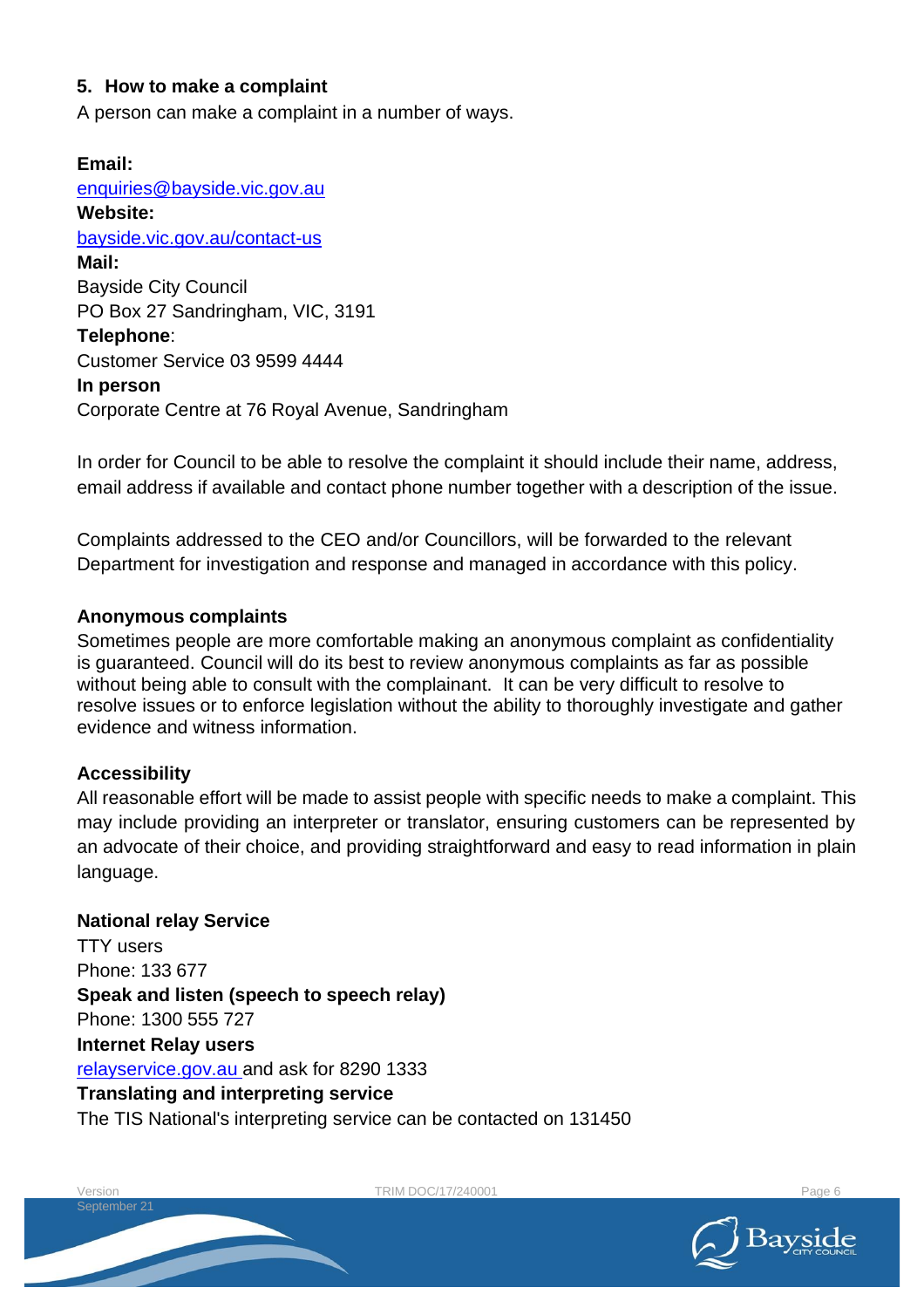### **5. Complaint Handling framework**

Bayside City Council incorporates a four- level approach to handling complaints. This approach is informed by the recommendations of the Victorian Ombudsman's Councils and Complaints.

### **First Contact resolution, where 1. possible:**

Council staff receive the complaint and resolve it within the scope of their authority immediately, if possible. Registration and acknowledgement of the complaint occurs with initial triage and basic information gathering.

# **Internal review: 3.**

If the complainant is not satisfied with the outcome of the investigation, they can request an internal review. This will be referred to an appropriate senior Council officer (a director/manager) who is independent of the person who took the action, made the decision or provided the service. This Council officer will review the complaint and provide a notification of the outcome within 20 business days.

# **Investigation if required: 2.**

If the first contact staff cannot resolve the complaint, they will refer it to a more senior Council officer responsible within the appropriate work area for investigation and resolution. The complainant will receive notification of the outcome within 10 business days.

#### **Access to external review: 4.**

If the complainant is not satisfied with the process or outcome of the internal review, they will be informed of any external avenues through which they may pursue their complaint.

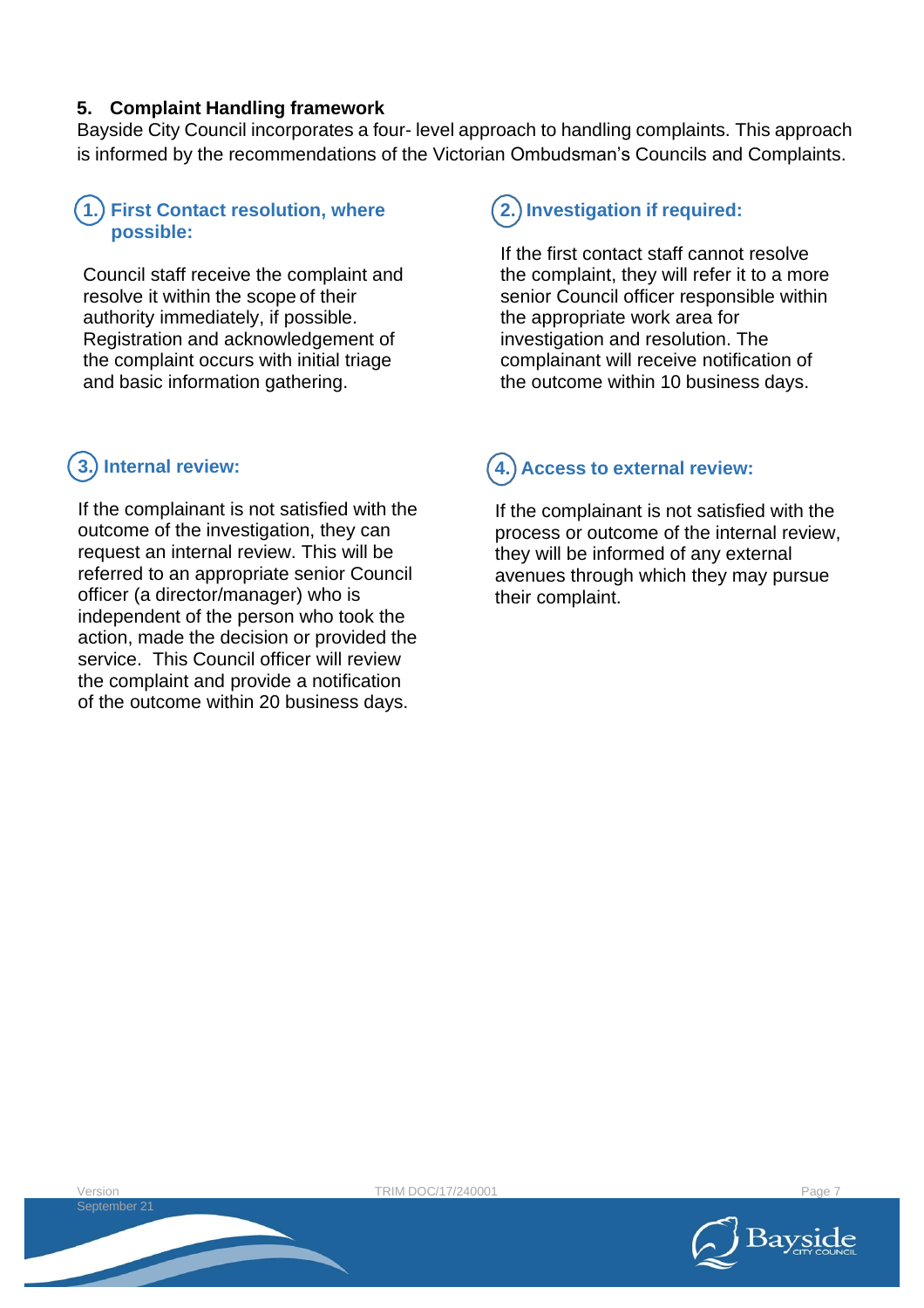### **Complaint Handling Process**

The following table outlines the process and actions Council will take to manage and respond to Complaints:

| <b>Levels</b>  | <b>Action</b>                                                                                                                                                                                                                                                                                                                                                                                                                                                                                                                                                                                                                 |
|----------------|-------------------------------------------------------------------------------------------------------------------------------------------------------------------------------------------------------------------------------------------------------------------------------------------------------------------------------------------------------------------------------------------------------------------------------------------------------------------------------------------------------------------------------------------------------------------------------------------------------------------------------|
| 1              | <b>First Contact Complaint Resolution</b><br>When we receive your complaint we will assess the information available and<br>decide the most appropriate course of action. Where possible, we will attempt<br>to resolve your complaint at the time you first contact us.                                                                                                                                                                                                                                                                                                                                                      |
|                | After our initial assessment, we may:                                                                                                                                                                                                                                                                                                                                                                                                                                                                                                                                                                                         |
|                | take direct action to resolve your complaint<br>$\bullet$<br>refer your complaint to a case manager for further investigation. This case<br>$\bullet$<br>manager will be your primary contact and will take responsibility for working<br>through the resolution of your enquiry on behalf of the Council<br>advise you if there is an alternative process to deal with your complaint<br>$\bullet$<br>including if you have a right to a statutory review of your complaint (such as<br>a right of appeal to VCAT).                                                                                                          |
|                | If we decide not to take action on your complaint, we will explain why, and,<br>where possible, inform you about other options.                                                                                                                                                                                                                                                                                                                                                                                                                                                                                               |
| $\overline{2}$ | Investigation (if required)<br>Complaints unable to be resolved at first point of contact will be referred to a<br>more senior council officer for investigation and management.                                                                                                                                                                                                                                                                                                                                                                                                                                              |
|                | As part of our investigation we will:                                                                                                                                                                                                                                                                                                                                                                                                                                                                                                                                                                                         |
|                | make prompt contact with you to discuss the matter and understand what<br>$\bullet$<br>resolution outcome you are seeking<br>assess the information against relevant legislation, policies and procedures<br>$\bullet$<br>refer to Council documents and records<br>$\bullet$<br>convene with affected parties, when appropriate to discuss issue and<br>$\bullet$<br>possible solutions<br>take ownership of your complaint, clearly set out actions and timeframes<br>٠<br>and keep you updated regularly<br>advise you of the outcome and explain our reasons and follow this up with<br>a response in writing if required |
| $\mathbf{3}$   | <b>Internal review</b><br>How to request an internal review                                                                                                                                                                                                                                                                                                                                                                                                                                                                                                                                                                   |
|                | If you are dissatisfied with the process or outcome of the level 1 first contact<br>resolution or level 2 investigation, you can request an internal review.                                                                                                                                                                                                                                                                                                                                                                                                                                                                  |
|                | The internal review will be assigned to a suitable senior officer who is<br>independent of;<br>the person who took the action; and<br>the person who made the decision; and                                                                                                                                                                                                                                                                                                                                                                                                                                                   |

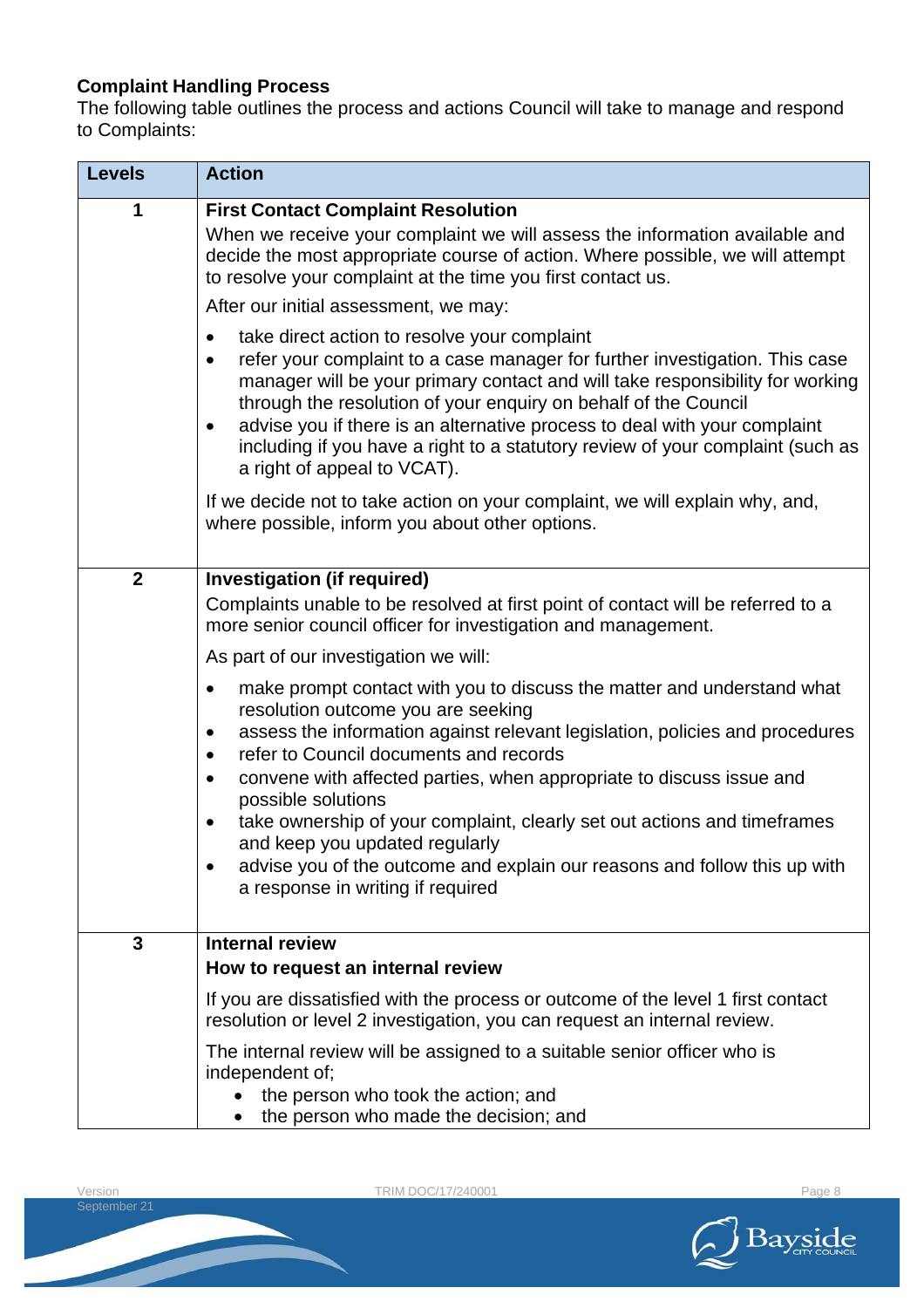|                         | • the person who provided the service                                                                                                                                                                                                       |
|-------------------------|---------------------------------------------------------------------------------------------------------------------------------------------------------------------------------------------------------------------------------------------|
|                         | The officer will undertake a review of the complaint and gather information and<br>expert advice where necessary.                                                                                                                           |
|                         | We will inform you of the outcome of the internal review in writing at the<br>conclusion of the review and explain our reasons.                                                                                                             |
|                         | The outcome letter will advise you of any avenues of external review available<br>in relation to the matter, such as the Victorian Ombudsman.                                                                                               |
| $\overline{\mathbf{4}}$ | <b>External Review</b>                                                                                                                                                                                                                      |
|                         | If you are not satisfied with the process or outcome of the internal review, you<br>can contact the Ombudsman's Office and/or other external agencies to request<br>an independent review. See below for the External Review organisations. |

The current Customer Complaint Escalation Procedure will be reviewed against the LG Act 2020 requirements and with consideration given to the Victoria Ombudsman - A Good Practice Guide.

### **Requesting an External Review**

There are several organisations, listed below, that can consider matters relating to Local Government.

### • **Victorian Ombudsman**

The Ombudsman accepts complaints about the actions or decisions of a Council, Council staff and contractors. This includes failure to consider human rights or failure to act compatibly with a human right under the Charter of Human Rights and Responsibilities Act 2006 (Vic). Contact: ombudsman.vic.gov.au or phone (03) 9613 6222

• **Local Government Inspectorate** The Inspectorate accepts complaints about Council operations and potential breaches of the Local Government Act. Contact: lgi.vic.gov.au or phone 1800 469 359

### • **Office of the Victorian Information Commissioner**

OVIC accepts complaints about privacy breaches and about a freedom of information application.

Contact: ovic.vic.gov.au or phone 1300 006 842

• **Independent Broad-based Anti-Corruption Commission** IBAC accepts complaints about suspected corruption and misconduct as well as public interest disclosure ('whistle-blower') complaints. Contact: ibac.vic.gov.au or phone 1300 735 135

TRIM DOC/17/240001 Page 9

• **Victorian Human Rights and Equal Opportunity Commission**



Version September 21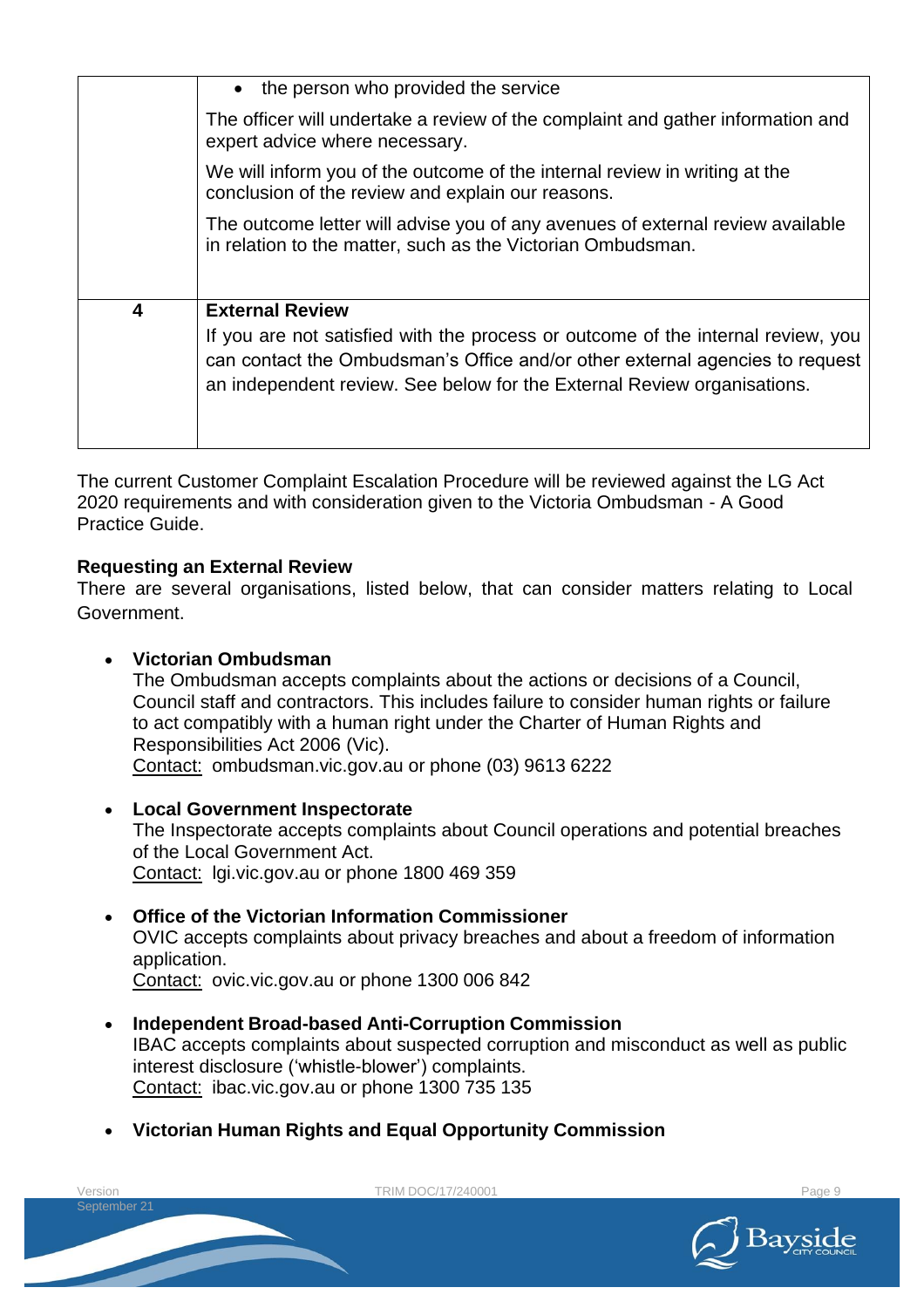The human rights commission accepts complaints in relation to discrimination. Contact: humanrights.vic.gov.au or phone 1300 292 153

• **Victorian Civil and Administrative Tribunal** VCAT accepts complaints about planning and building disputes. Contact: [vcat.vic.gov.au o](https://www.vcat.vic.gov.au/)r phone [1300](https://www.google.com/search?q=vcat&oq=vcat&aqs=edge..69i57.941j0j1&sourceid=chrome&ie=UTF-8) 018 228

### **6. Implementation and monitoring**

### **Recording complaints**

When we are contacted about a complaint, we will record the complaint in our Customer Request System (REX) and record management system (TRIM). We will provide the complainant a reference number.

We will record the following information for each complaint:

- The complainant's details
- How the complaint was received
- A description of the complaint
- The complainant's desired outcome (if known)
- The officer responsible for handling the complaint.
- Any action taken, including contact with the complainant, response times and the outcome.
- When the complaint was finalised.
- Relevant information that could help improve services.
- Any recommendations for improvement, and who is responsible for implementing them.

### **Privacy**

At Bayside we are committed to maintaining a culture that respects each individual's right to privacy. We respect individual's privacy and are committed to protecting the personal and health information that is provided by individuals under the Privacy and Data Protection Act 2014, the Health Records Act 2001 and other applicable legislation.

Any personal or health information collected will only be used for the primary purpose for which it was collected, or for a permitted secondary purpose as stated under the Privacy and Data Protection Act 2014.

The information collected may also be used by Bayside City Council for the purpose of improving the services that relate to your complaint. Where we publish complaint data, personal information will be removed and not reported on.

### **Learning from Complaints**

Complaints from people who use or who are affected by our services provide us with valuable feedback about how we are performing.



TRIM DOC/17/240001 **Page 10** 

Version September 21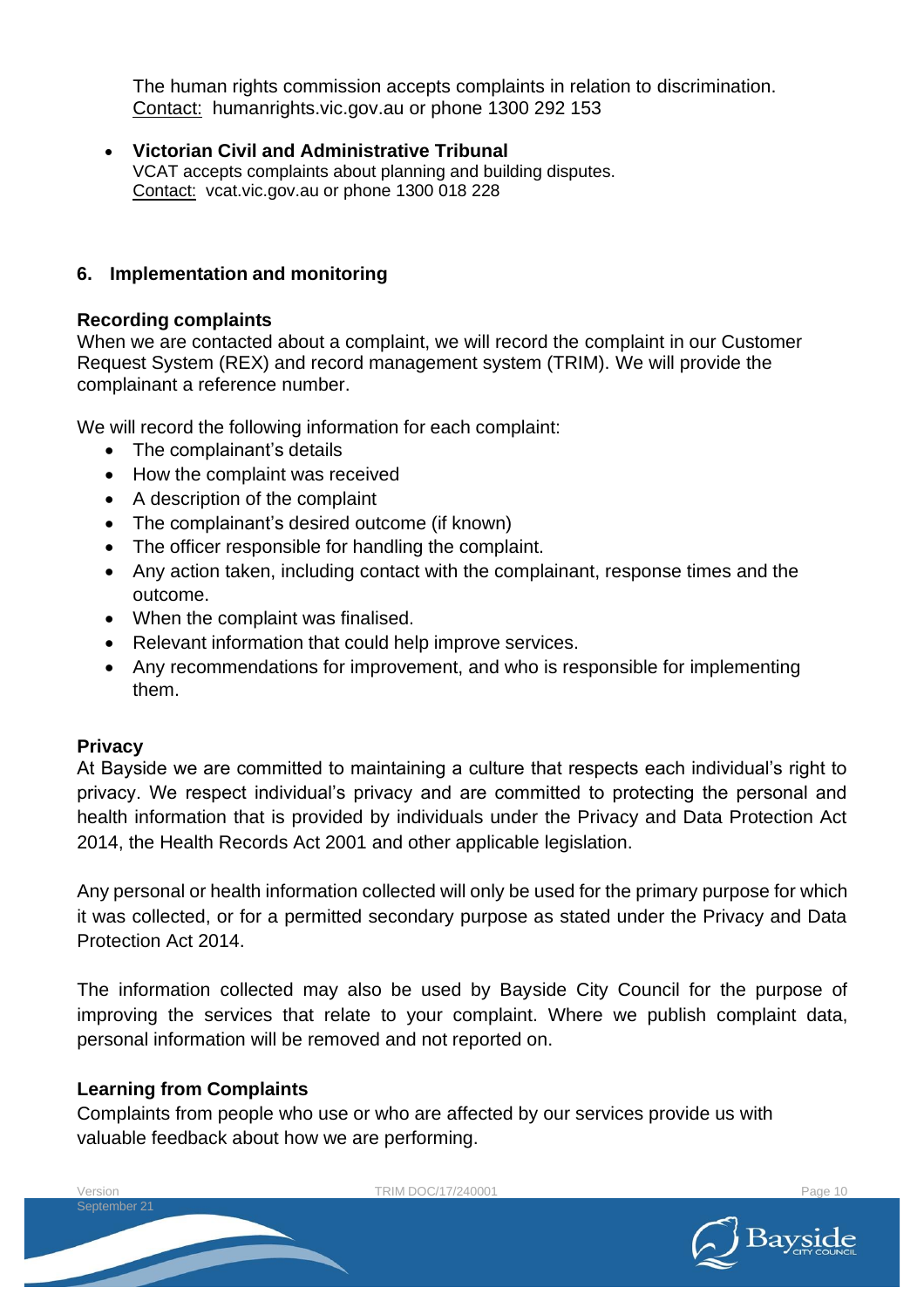The Customer Experience team supports the organisation to analyse complaint data, identify issues/trends and support service units to undertake necessary interventions to reduce the reoccurrence of the complaints and improve our services.

### **7. Unreasonable complainant conduct**

While the majority of complainants have legitimate concerns and genuinely seek resolution, a small proportion of complainants behave in ways that are inappropriate and unacceptable – despite our best efforts to help them.

Unreasonable complainant conduct is defined as "behaviour by a current or former complainant which because of its nature or frequency, raises substantial health, safety, resource or equity issues for Council, its employees and associated parties.

Unreasonable complainant conduct may result in limitation of access to Council staff and buildings. Steps to limit access to Council will be taken only by Council's CEO with careful thought and consideration and the complainant will be informed of this decision. They are only justified if there are safety concerns for staff or to ensure that other customers have access to resources they are entitled to.

Any limits to accessing Council staff or buildings will be reviewed at least every 12 months to consider whether it is appropriate to maintain the restrictions.

We manage unreasonable complaints with a clear understanding that:

- Every complainant deserves to be treated with fairness and respect.
- In the absence of very good reasons to the contrary, members of the public have a right to access the Council.
- No complainant, regardless of how much time and effort is taken up in responding to their complaint, will be unconditionally deprived of having their complaint properly and appropriately considered.
- A complainant whose conduct is unreasonable may have a legitimate complaint.
- The substance of the complaint dictates the level of resources allocated to it, not the complainant's wishes, demands or behaviour.

Some types of behaviour are never acceptable and can include:

- verbal abuse
- offensive behaviour
- threats; and
- violence.

Council requires all employees to be respectful and responsive in all their communications with members of the public and expect the same when members of the public are communicating to Council employees. Council may change the way communication is provided if behaviours or conduct is deemed to raise health, safety, resource or equity issues for Council employees involved in the complaints process as per the Occupational Violence and Aggression Policy.

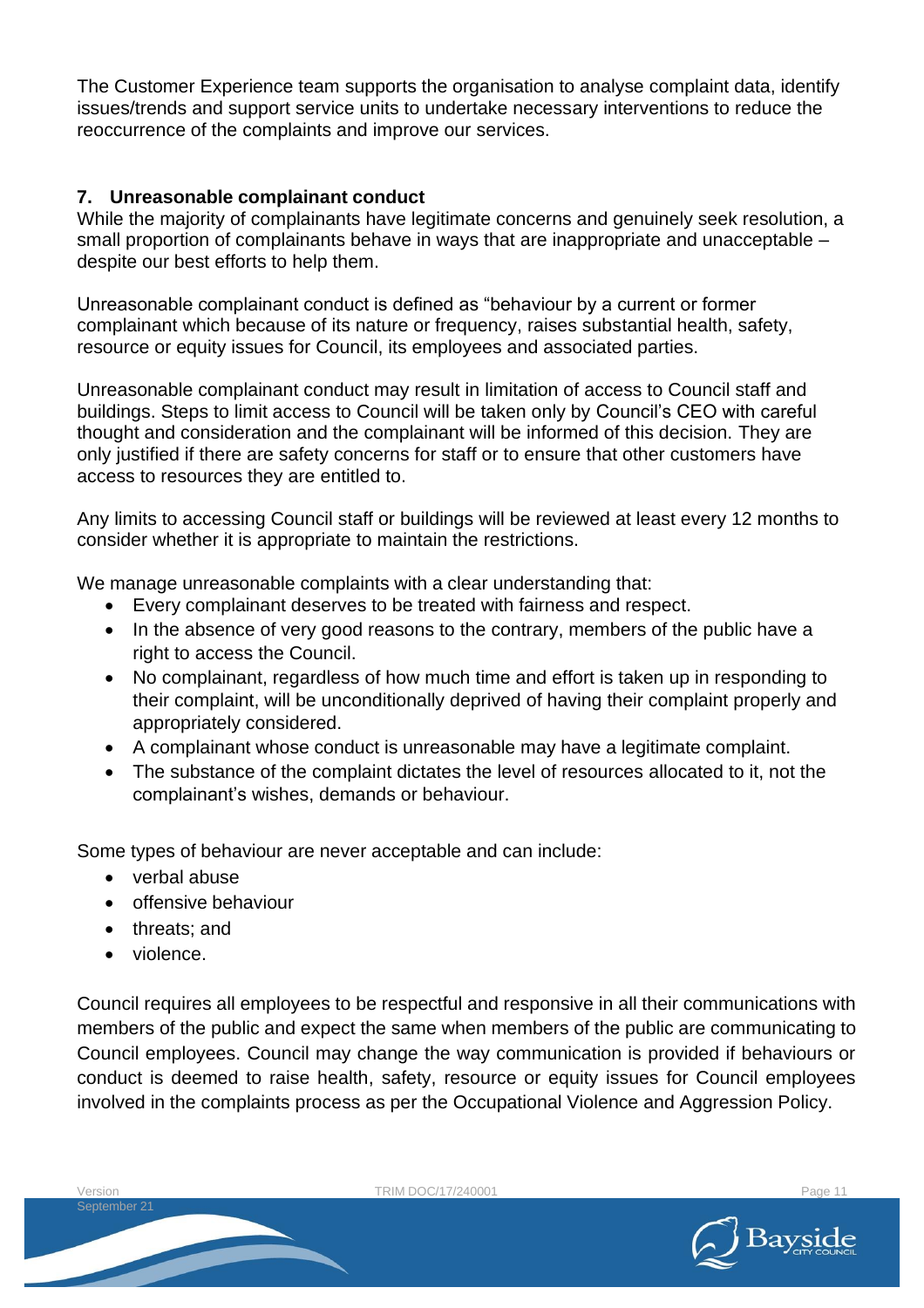### **8. Roles & Responsibilities**

### **Council Employees**

Employees with access to Council's Customer Request Management System (REX) are responsible for ensuring that the complaint is recorded accurately, flagged as a complaint and, if possible, resolved at first point of contact. If the complaint can't be resolved at the first point of contact, the receiving officer will be responsible for recording details of the complaint.

### **Managers and Directors**

Managers and Directors will be responsible for managing complaints that have not been resolved at the first or second contact within their team, along with providing any required oversight of the complaint's management process.

### **CEO and Office of the Mayor and Councillors**

Complainants who directly contact the Office of the Mayor or the Office of the CEO will be either responded to by the CEO or Office of the Mayor or the complaint may be forwarded to a Director to investigate and provide a resolution back to the complainant via the most appropriate level of management. These complaints are also to be recorded as part of Council's Customer Request Management System (REX).

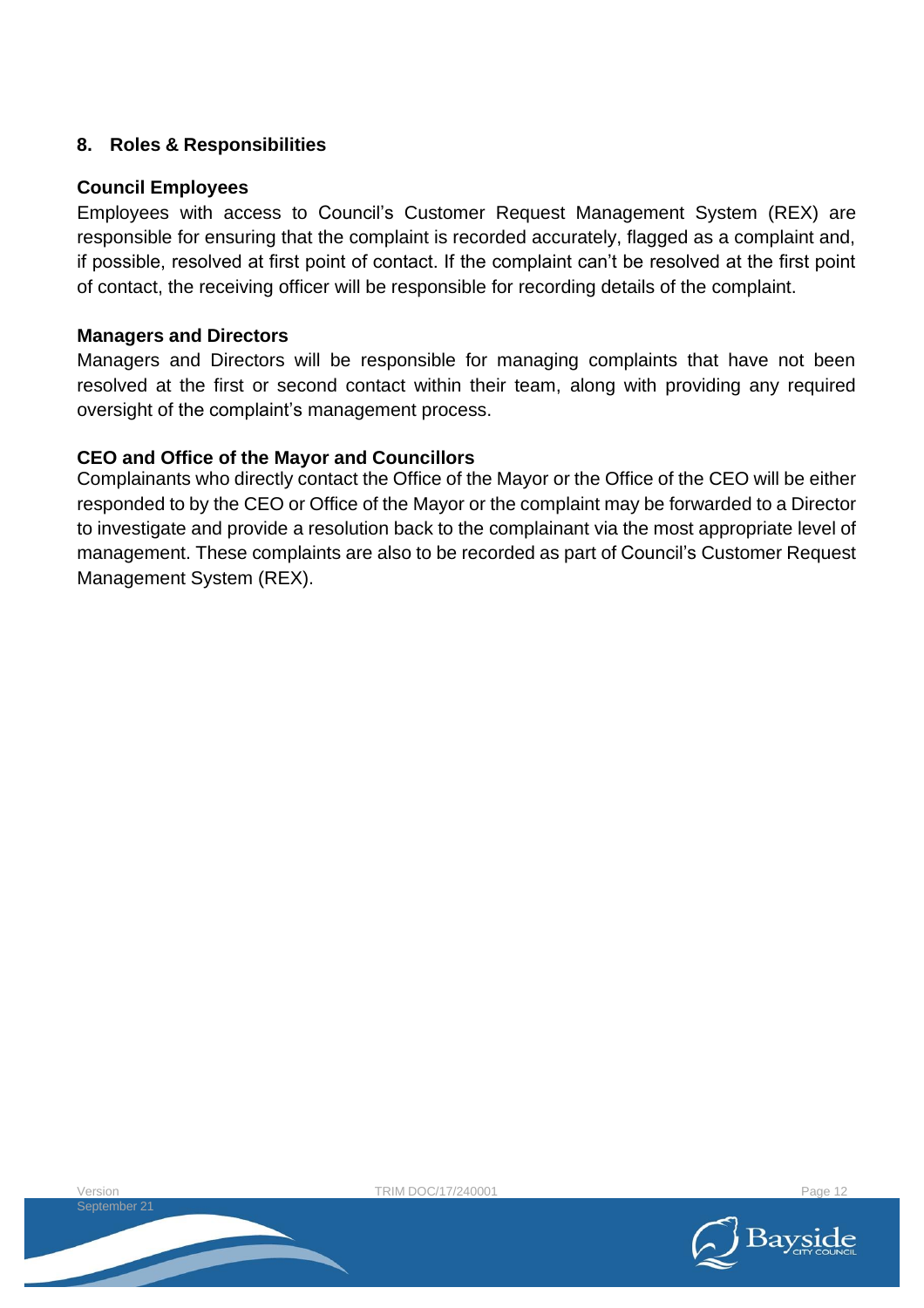## **9. Glossary - Definitions and Abbreviations**

| <b>Term</b>             | <b>Meaning</b>                                                                             |  |
|-------------------------|--------------------------------------------------------------------------------------------|--|
| <b>Complaint</b>        | An expression of dissatisfaction with the quality of an action taken,                      |  |
|                         | policy or decision made, or service provided by an agency or its                           |  |
|                         | contractor, or a delay or failure in providing a service, taking an                        |  |
|                         | action or making a decision by an agency or its contractor.                                |  |
| <b>Complainant</b>      | A person or group the Council and/or makes a complaint or                                  |  |
|                         | request for service to Council.                                                            |  |
| <b>Customer</b>         | Includes residents, ratepayers, members of the public or groups, visitors                  |  |
|                         | and businesses within the city.                                                            |  |
| Community/              | 'Community' is used it to describe people of a municipality, or                            |  |
| municipal               | Council area, generally, including individuals or groups who live,                         |  |
| community               | work, play, study, visit, invest in or pass through the municipality.                      |  |
|                         | The Local Government Act 2020 (Vic) defines the term "municipal                            |  |
|                         | community" as:                                                                             |  |
|                         |                                                                                            |  |
|                         | (a) people who live in the municipal district of the Council; and                          |  |
|                         | (b) people and bodies who are ratepayers of the Council; and                               |  |
|                         | (c) traditional owners of land in the municipal district of the                            |  |
|                         | Council; and                                                                               |  |
|                         | (d) people and bodies who conduct activities in the municipal                              |  |
| <b>Communication</b>    | district of the Council.<br>Communication is about providing information to build a shared |  |
|                         | understanding between Council and the community.                                           |  |
| <b>Compliment</b>       | An expression of praise for employees, processes or services                               |  |
|                         | provided and the experience of the interaction.                                            |  |
| <b>Customer Service</b> | All staff and their teams who have authority in their role to manage                       |  |
| <b>Officer</b>          | simple complaints. This is typically staff who have direct contact                         |  |
|                         | with customers but could be any staff member who initially                                 |  |
|                         | receives a complaint, regardless of their position or role within the                      |  |
|                         | organisation. This is not limited to the function of customer service.                     |  |
| <b>Employees</b>        | All employees, including contractors, representatives and                                  |  |
|                         | volunteers authorised by Bayside City Council.                                             |  |

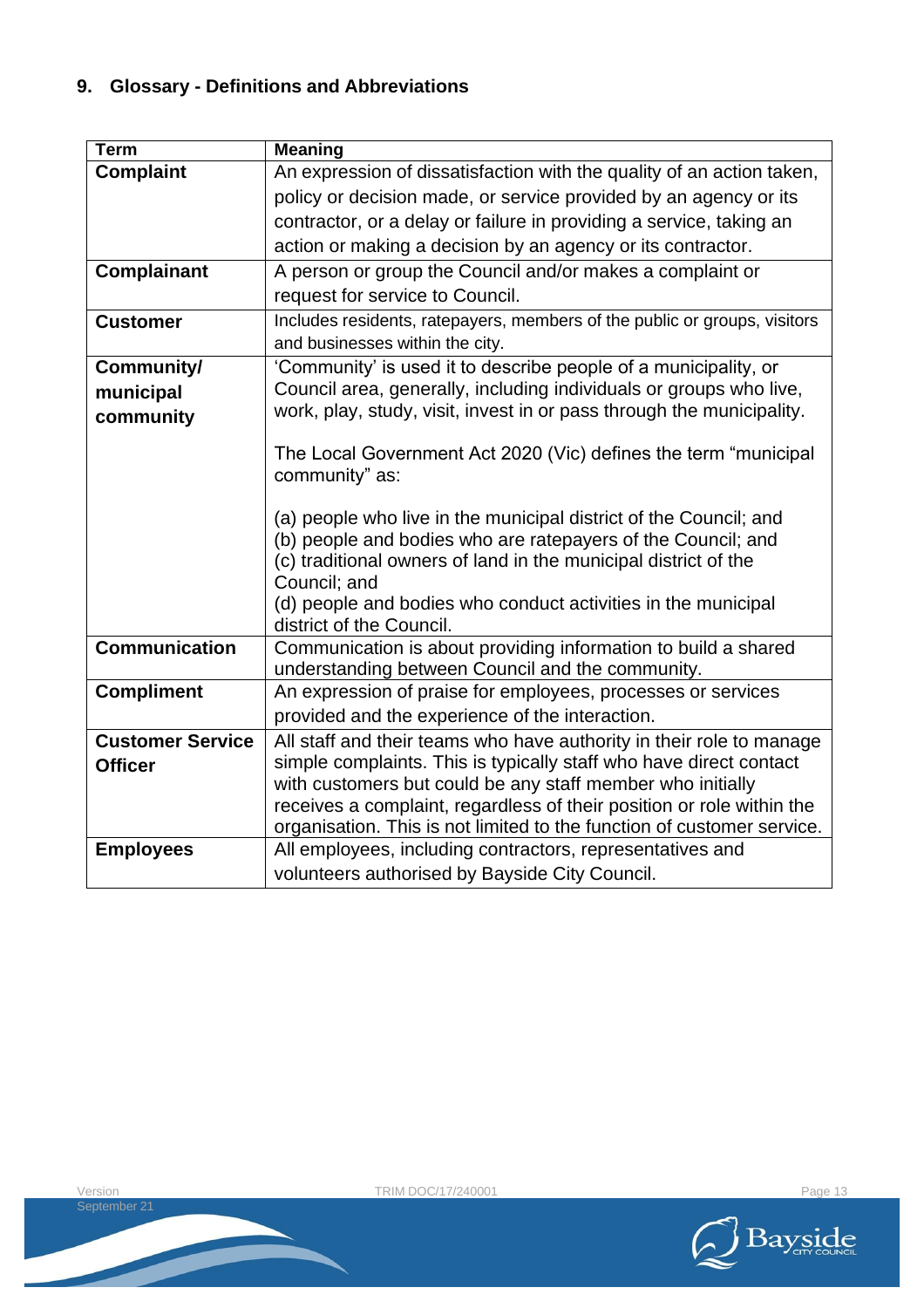| <b>Term</b>             | <b>Meaning</b>                                                      |  |
|-------------------------|---------------------------------------------------------------------|--|
| Hard to reach /         | There are groups or sections of our community who may find it       |  |
| marginalised            | more difficult to participate in community engagement activities.   |  |
| stakeholders            | These groups can be considered 'hard to reach' because of the       |  |
|                         | barriers to engagement that they experience. These groups           |  |
|                         | include, but are not limited to:                                    |  |
|                         | Aboriginal and Torres Strait Islander people                        |  |
|                         | Children and adolescents<br>$\bullet$                               |  |
|                         | Culturally and Linguistically Diverse (CALD)<br>$\bullet$           |  |
|                         | Lesbian, gay, bi, trans, intersex and queer (LGBTIQA+)<br>$\bullet$ |  |
|                         | people                                                              |  |
|                         | New and established migrant communities                             |  |
|                         | New residents to the municipality<br>$\bullet$                      |  |
|                         | Older people<br>٠                                                   |  |
|                         | People experiencing homelessness<br>$\bullet$                       |  |
|                         | People with health issues<br>$\bullet$                              |  |
|                         | People with limited literacy<br>$\bullet$                           |  |
|                         | People with limited access to and/or skill in digital               |  |
|                         | technologies                                                        |  |
|                         | People with disabilities and their carers<br>$\bullet$              |  |
|                         | People with lower discretionary income<br>$\bullet$                 |  |
|                         | People with non-standard work patterns/schedules<br>$\bullet$       |  |
|                         | Residents in public housing<br>$\bullet$                            |  |
|                         | We will adapt engagement tools and processes to ensure fair,        |  |
|                         | inclusive and accessible representation for these sections of the   |  |
|                         | community and support their participation.                          |  |
|                         | We also recognise the requirement to consider gender identity and   |  |
|                         | its impact on participation and tool selection.                     |  |
| <b>Customer request</b> | Council's corporate system to record information and administer     |  |
| management              | workflows related to community and resident requests for services,  |  |
| system                  | enquiries and complaints.                                           |  |
| <b>Unreasonable</b>     | Unreasonable complainant conduct is any behaviour by a current      |  |
| complaint               | or former complainant which because of its nature or frequency      |  |
| conduct                 | raises substantial health, safety, resource or equity issues for    |  |
|                         | Council, its employees and associated parties.                      |  |